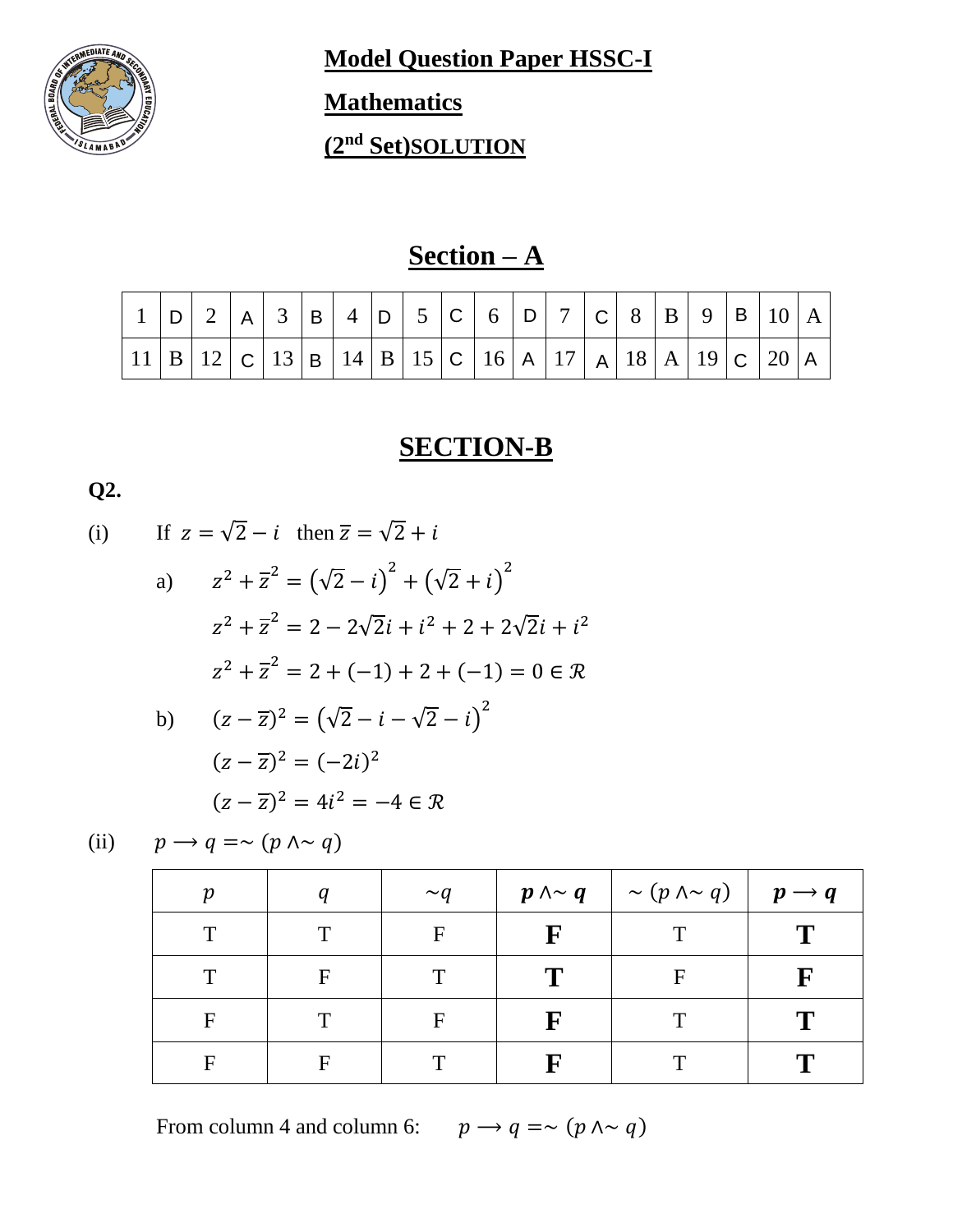(iii) 
$$
A = \begin{bmatrix} 1 & 2 & -1 \\ -3 & -2 & 2 \\ 1 & 2 & -3 \end{bmatrix}
$$
  
\na)  $A_{11} = \begin{vmatrix} -2 & 2 \\ 2 & -3 \end{vmatrix} = 6 - 4 = 2$   
\n $A_{21} = \begin{vmatrix} 2 & -1 \\ 1 & -3 \end{vmatrix} - 6 + 1 = -5$   
\n $A_{31} = \begin{vmatrix} 2 & -1 \\ -2 & 2 \end{vmatrix} = 4 + 2 = 6$   
\nb)  $|A| = A_{11} - A_{21} + A_{31} = 2 + 5 + 6 = 13$ 

(iv)  $y + 2 = 11x \implies y = 11x - 2$  ……….. eqn-I  $y = 25x^2 - 9x + 2$ Using eqn-I  $11x - 2 = 25x^2 - 9x + 2$  $25x^2 - 20x + 4 = 0$  $(5x - 2)^2 = 0$  $x=\frac{2}{5}$ 5

Substitute value of  $x$  in eq-I

$$
y = 11\left(\frac{2}{5}\right) - 2 = \frac{12}{5}
$$
  
Solution Set =  $\left\{\left(\frac{2}{5}, \frac{12}{5}\right)\right\}$ 

(v) 
$$
(x-p)(x-q) + (x-q)(x-r) + (x-r)(x-p) = 0
$$
  
\n $x^2 - (p+q)x + pq + x^2 - (q+r)x + qr + x^2 - (r+p)x + rp = 0$   
\n $3x^2 - 2(p+q+r)x + (pq+qr+rp) = 0$ 

Discriminant =  $b^2 - 4ac$ 

$$
= [-2(p+q+r)]^2 - 4(3)(pq+qr+rp)
$$
  
\n
$$
= 4(p^2+q^2+r^2+2pq+2qr+2rp-3pq-3qr-3rp)
$$
  
\n
$$
= 4(p^2+q^2+r^2-pq-qr-rp)
$$
  
\n
$$
= 2(2p^2+2q^2+2r^2-2pq-2qr-2rp)
$$
  
\n
$$
= 2[p^2+p^2+q^2+q^2+r^2+r^2-2pq-2qr-2rp]
$$
  
\n
$$
= 2[p^2+q^2-2pq+q^2+r^2-2qr+r^2+p^2-2rp]
$$
  
\n
$$
= 2[(p-q)^2+(q-r)^2+(r-p)^2]>0
$$

i.e. roots of the given equation are real.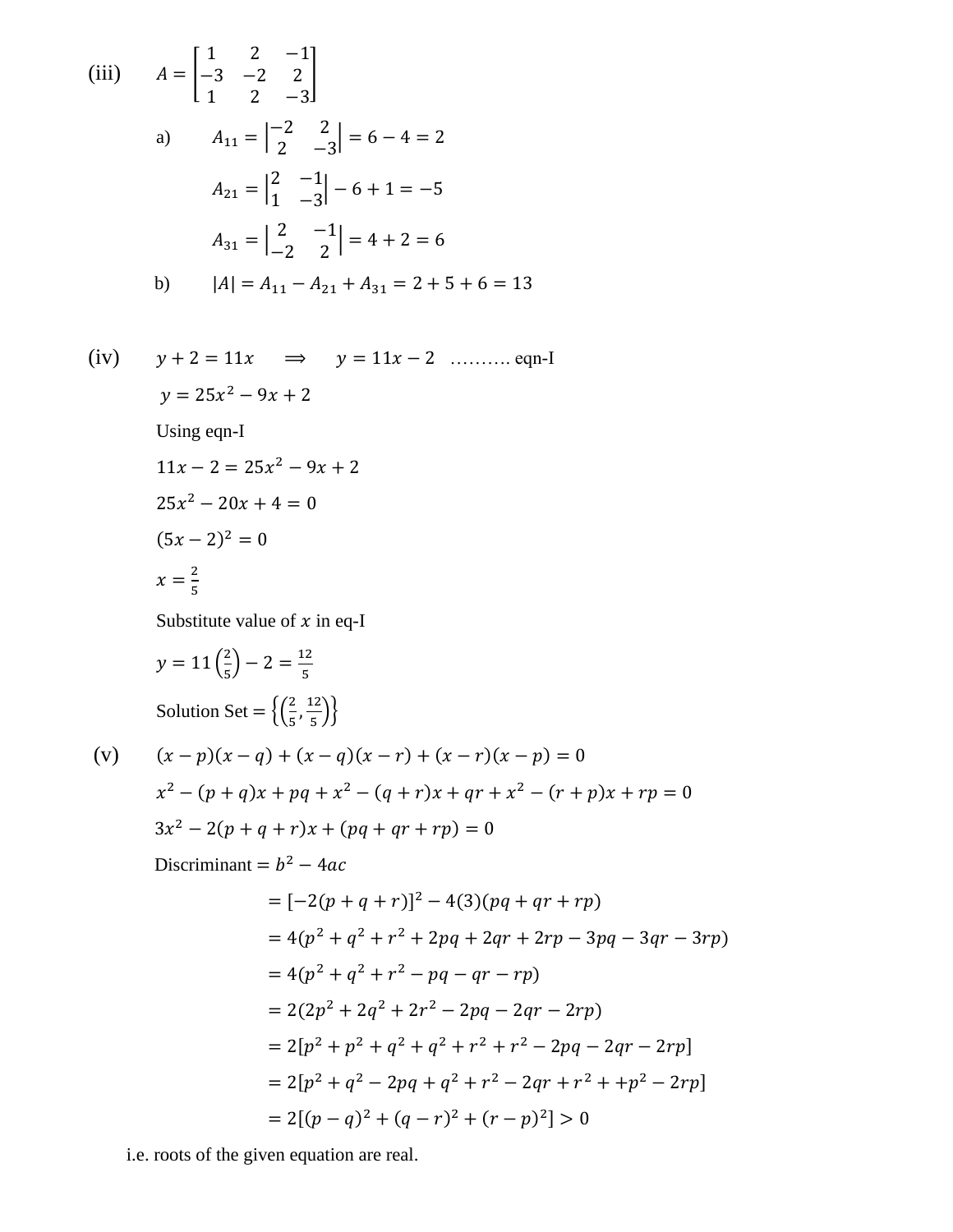For equal roots

Discriminant  $= 0$ 

$$
2[(p - q)^{2} + (q - r)^{2} + (r - p)^{2}] = 0
$$
  
(p - q)<sup>2</sup> + (q - r)<sup>2</sup> + (r - p)<sup>2</sup> = 0

This is only possible if

$$
(p - q)^2 = 0 \implies p = q
$$
  

$$
(q - r)^2 = 0 \implies q = r
$$
  

$$
(r - p)^2 = 0 \implies r = p
$$

Hence  $p = q = r$ 

(vi) 
$$
\frac{2x-3}{(x^2-x+1)(3x-2)} = \frac{Ax+B}{(x^2-x+1)} + \frac{C}{(3x-2)}
$$
......... eqn-I  
\n
$$
2x-3 = (Ax+B)(3x-2) + C(x^2 - x + 1)
$$
......- eqn-II  
\nFor C put  $3x - 2 = 0$  or  $x = \frac{2}{3}$  in eqn-I  
\n
$$
2(\frac{2}{3}) - 3 = 0 + C(\frac{4}{9} - \frac{2}{3} + 1)
$$
  
\n
$$
\frac{4}{3} - 3 = C(-\frac{2}{9} + 1) \implies C = -\frac{15}{7}
$$
  
\nSimplifying eqn-II as

Simplifying eqn-II as

$$
2x - 3 = A(3x2 - 2x) + B(3x - 2) + C(x2 - x + 1)
$$

Equating the coefficients of  $x^2$ , constant terms

$$
0 = 3A + C
$$
  
\n
$$
0 = 3A - \frac{15}{7}
$$
  
\n
$$
-3 = -2B + C
$$
  
\n
$$
-3 = -2B - \frac{15}{7}
$$

$$
A = -\frac{5}{7}
$$
 
$$
B = \frac{3}{7}
$$

Substituting the values in eqn  $-I$ 

$$
\frac{2x-3}{(x^2-x+1)(3x-2)} = \frac{-\frac{5}{7}x+\frac{3}{7}}{(x^2-x+1)} + \frac{-\frac{15}{7}}{(3x-2)}
$$

$$
\frac{2x-3}{(x^2-x+1)(3x-2)} = \frac{-5x+3}{7(x^2-x+1)} - \frac{15}{7(3x-2)}
$$

(vii) A.P:  $b, c, p, q, r$ 

Consider the following

$$
a_1 + a_5 = b + r
$$
  
\n
$$
a_2 + a_4 = c + q
$$
  
\n
$$
a_3 = 2p
$$
  
\n
$$
a + (a + 4d) = b + r
$$
  
\n
$$
a + d + a + 3d = c + q
$$
  
\n
$$
2(a + 2d) = 2p
$$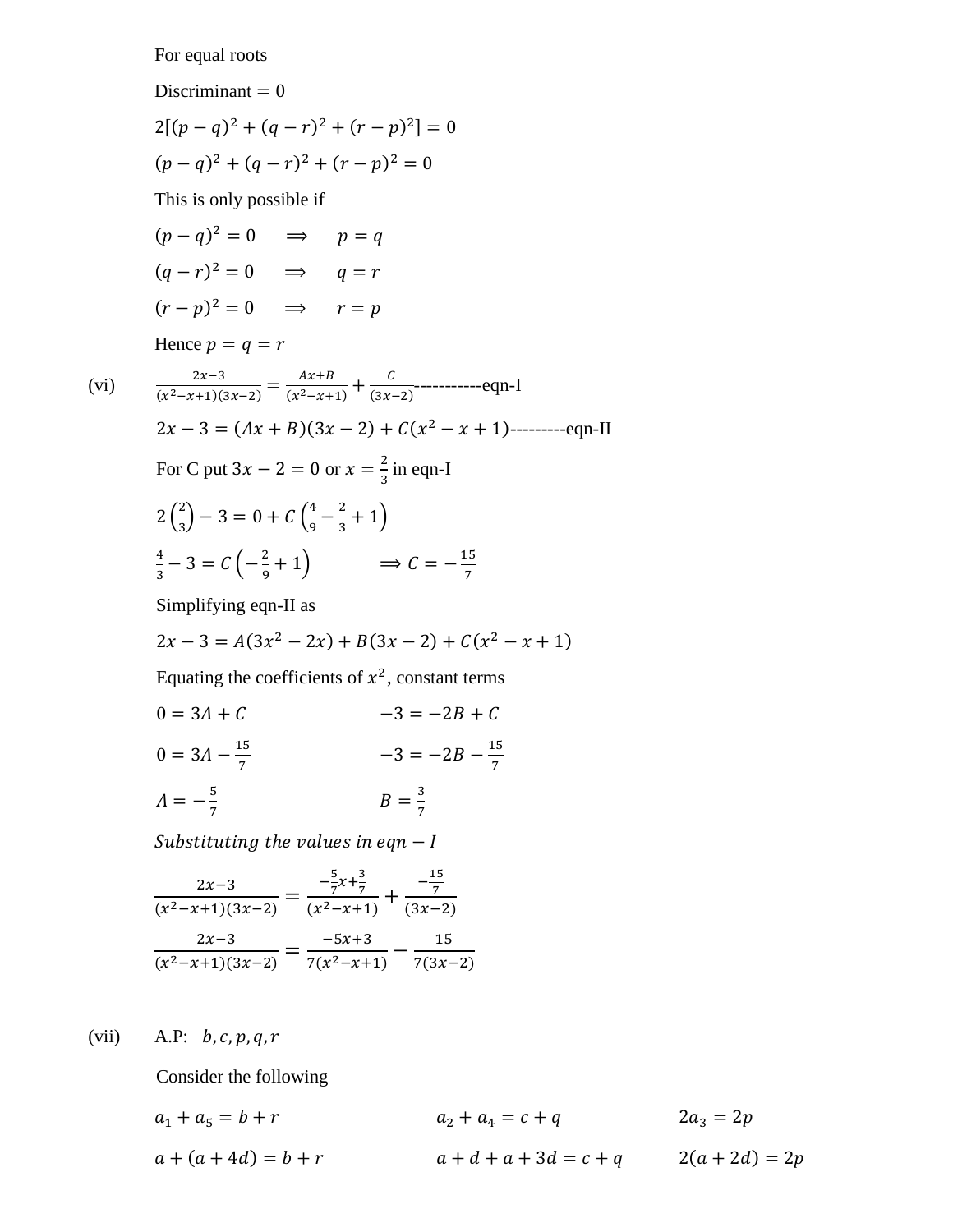$2a + 4d = b + r$   $2a + 4d = c + q$   $2a + 4d = 2p$ From above  $b + r = c + q = 2p$ (viii) In HP:  $a_p = q$  ;  $a_q = p$  ;  $a_{pq} = ?$ In AP:  $a_p = \frac{1}{a}$  $rac{1}{q}$  ;  $a_q = \frac{1}{p}$  $\overline{p}$  $a_n = a_1 + (n-1)d$  $a_p = a_1 + (p-1)d$   $a_q = a_1 + (q-1)d$ 1  $\frac{1}{q} = a_1 + pd - d$  -----eqn-I  $\frac{1}{p}$  $\frac{1}{p} = a_1 + qd - d$ 1  $\frac{1}{q} - \frac{1}{p}$  $\frac{1}{p} = (a_1 + pd - d) - (a_1 + qd - d)d$ 1  $\overline{q}$ − 1  $\overline{p}$  $=(p - q)d$  $p - q$  $pq$  $=(p - q)d$  $d=\frac{1}{n}$  $pq$ Put the value of d in eqn-I giving  $a_1 = \frac{1}{n_1}$  $pq$  $a_{na} = a_1 + (pq - 1)d$  $a_{pq} = \frac{1}{nq}$  $\frac{1}{pq} + (pq - 1)\frac{1}{pq}$  $pq$  $a_{pq} =$ 1  $pq$ + 1 − 1  $pq$  $= 1$  $a_{pq} = 1$ Thus  $(pq)$ th term of H.P = 1  $(ix)$  (a) when C and K are placed together

- Number of permutations =  $2! \times 5! = 2 \times 120 = 240$
- (b) Total number of permutation=  $6! = 720$

when C and K are not placed together Number of permutations =Total number of permutation − Number of permutation when C and K are together

 $= 720 - 240 = 480$ 

(x) Let,  $a > b$  and  $= b + h$ , where h is so small that its square and higher power be neglected.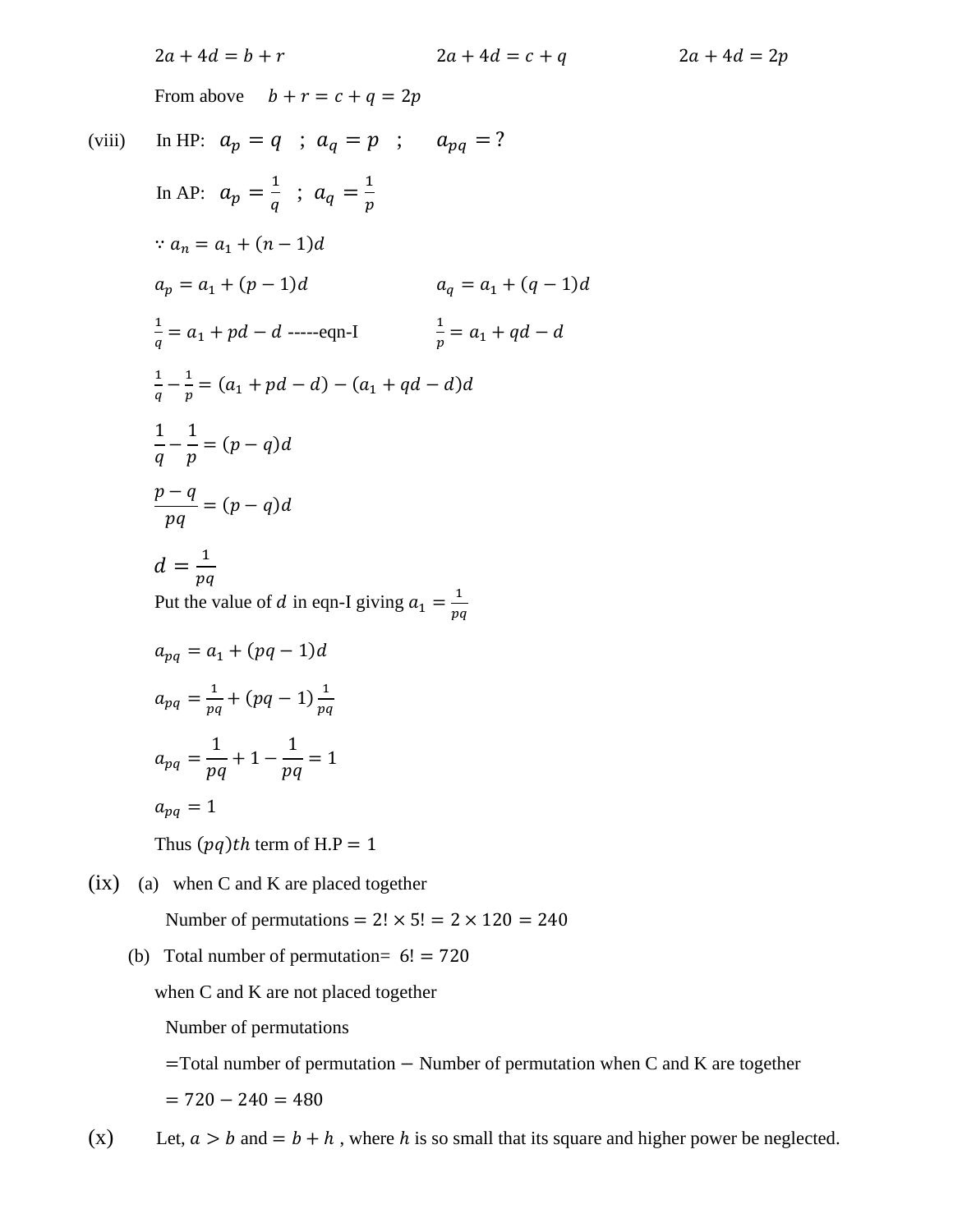$$
L.H.S = \frac{b+2a}{a+2b} = \frac{b+2(b+h)}{(b+h)+2b} = \frac{3b+2h}{3b+h} = \frac{1+\frac{2h}{3b}}{1+\frac{h}{3b}}
$$

$$
= \left(1+\frac{2h}{3b}\right)\left(1+\frac{h}{3b}\right)^{-1}
$$

$$
= \left(1+\frac{2h}{3b}\right)\left(1+(-1)\frac{h}{3b}+\frac{(-1)(-2)}{2!}\left(\frac{h}{3b}\right)^{2}+\cdots\right)
$$

$$
\approx \left(1+\frac{2h}{3b}\right)\left(1-\frac{h}{3b}\right)
$$

$$
\approx 1-\frac{h}{3b}+\frac{2h}{3b}
$$

$$
L.H.S \approx 1+\frac{h}{3b}
$$

$$
R.H.S. = \frac{3}{2}\left[\frac{a}{b}=\left(\frac{b+h}{b}\right)^{\frac{1}{3}}=\left(1+\frac{h}{b}\right)^{\frac{1}{3}}\approx 1+\frac{h}{3b}
$$

$$
R.H.S. = \sqrt[3]{\frac{a}{b}} = \left(\frac{b+h}{b}\right)^3 = \left(1 + \frac{h}{b}\right)^3 \approx 1 + \frac{h}{3b}
$$

Hence L.H.S = R.H.S

(xi) In the given right triangle where 
$$
\theta
$$
 lies in the first quadrant

\nLet = 12,  $y = 5$ ,  $r = 13$ 

\n
$$
\sec\theta = \frac{r}{x} = \frac{13}{12} \qquad \csc\theta = \frac{r}{y} = \frac{13}{5} \qquad \tan\theta = \frac{y}{x} = \frac{5}{12} \qquad \cot\theta = \frac{x}{y} = \frac{12}{5}
$$
\na)  $\sec^2\theta - \tan^2\theta = \left(\frac{13}{12}\right)^2 - \left(\frac{5}{12}\right)^2 = \frac{169}{144} - \frac{25}{144} = \frac{144}{144} = 1$ 

\nb)  $\csc^2\theta - \cot^2\theta = \left(\frac{13}{5}\right)^2 - \left(\frac{12}{5}\right)^2 = \frac{169}{25} - \frac{144}{25} = \frac{25}{25} = 1$ 

5

$$
\begin{aligned} \text{(xii)} \qquad \tan(\alpha - \beta) &= \frac{\tan\alpha - \tan\beta}{1 + \tan\alpha \tan\beta} \\ \text{L. H. S} &= \tan\left(\alpha - \beta\right) \\ &= \frac{\sin(\alpha - \beta)}{\cos(\alpha - \beta)} \\ &= \frac{\sin\alpha\cos\beta - \cos\alpha\sin\beta}{\cos\alpha\cos\beta - \sin\alpha\sin\beta} \end{aligned}
$$

Dividing the numerator and denominator by  $cos\alpha cos\beta$ 

$$
= \frac{\left(\frac{\sin\alpha\cos\beta - \cos\alpha\sin\beta}{\cos\alpha\cos\beta}\right)}{\left(\frac{\cos\alpha\cos\beta - \sin\alpha\sin\beta}{\cos\alpha\cos\beta}\right)}
$$

$$
= \frac{\tan\alpha - \tan\beta}{1 + \tan\alpha\tan\beta}
$$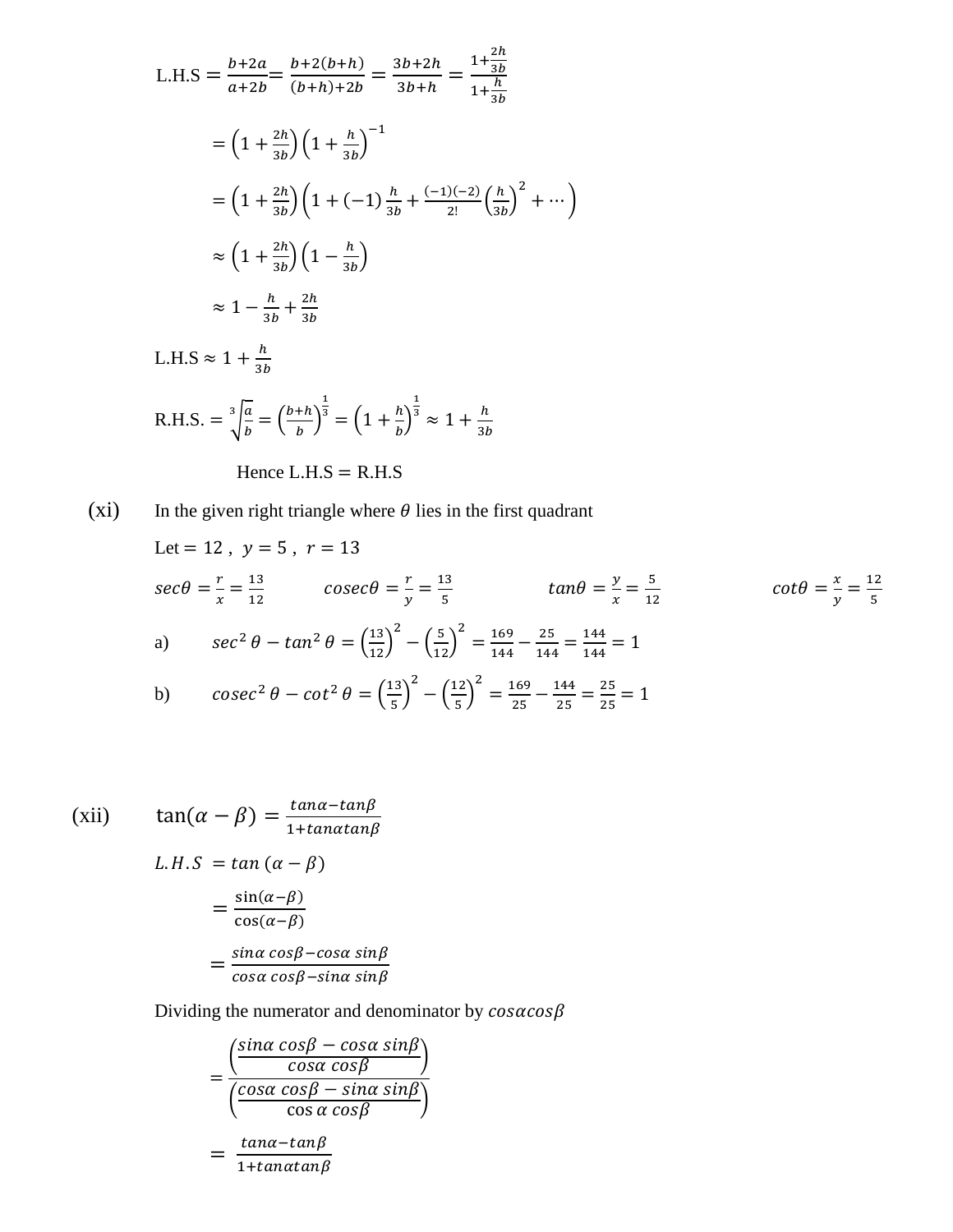$=$  R.H.S.

(xiii) 
$$
y = \cos\left(\frac{\pi}{6} x\right)
$$
  $-4 \le x \le 4$ 



(xiv)  $L.H.S = \frac{\cos \alpha}{\cos \alpha}$  $\frac{\partial s}{\partial a} + \frac{\cos \beta}{b}$  $\frac{\partial s}{\partial b} + \frac{\cos \gamma}{c}$  $rac{15 \gamma}{c}$ By Law of cosines

$$
\cos \alpha = \frac{b^2 + c^2 - a^2}{2bc}; \quad \cos \beta = \frac{a^2 + c^2 - b^2}{2ac}; \quad \cos \gamma = \frac{a^2 + b^2 - c^2}{2ab}
$$
\n
$$
L.H.S = \frac{b^2 + c^2 - a^2}{2abc} + \frac{a^2 + c^2 - b^2}{2abc} + \frac{a^2 + b^2 - c^2}{2abc}
$$
\n
$$
= \frac{1}{2abc} [b^2 + c^2 - a^2 + a^2 + c^2 - b^2 + a^2 + b^2 - c^2]
$$
\n
$$
= \frac{a^2 + b^2 + c^2}{2abc} = \text{R.H.S}
$$
\n
$$
\text{(xv)} \qquad \text{L.H.S} = 4 \tan^{-1} \left(\frac{1}{5}\right) + \tan^{-1} \left(\frac{1}{239}\right)
$$
\n
$$
= 2 \left[ 2 \tan^{-1} \left(\frac{1}{5}\right) \right] + \tan^{-1} \left(\frac{1}{239}\right)
$$
\n
$$
= 2 \left[ \tan^{-1} \left(\frac{\frac{2}{5}}{1 - \left(\frac{2}{5}\right)^2}\right) \right] + \tan^{-1} \left(\frac{1}{239}\right) \qquad \therefore 2 \tan^{-1} A = \tan^{-1} \left(\frac{2A}{1 - A^2}\right)
$$
\n
$$
= 2 \tan^{-1} \left(\frac{5}{12}\right) + \tan^{-1} \left(\frac{1}{239}\right)
$$
\n
$$
= \tan^{-1} \left(\frac{2 \times \frac{5}{12}}{1 - \left(\frac{5}{12}\right)^2}\right) + \tan^{-1} \left(\frac{1}{239}\right)
$$
\n
$$
= \tan^{-1} \left(\frac{2 \times \frac{5}{12}}{1 - \left(\frac{5}{12}\right)^2}\right) + \tan^{-1} \left(\frac{1}{239}\right)
$$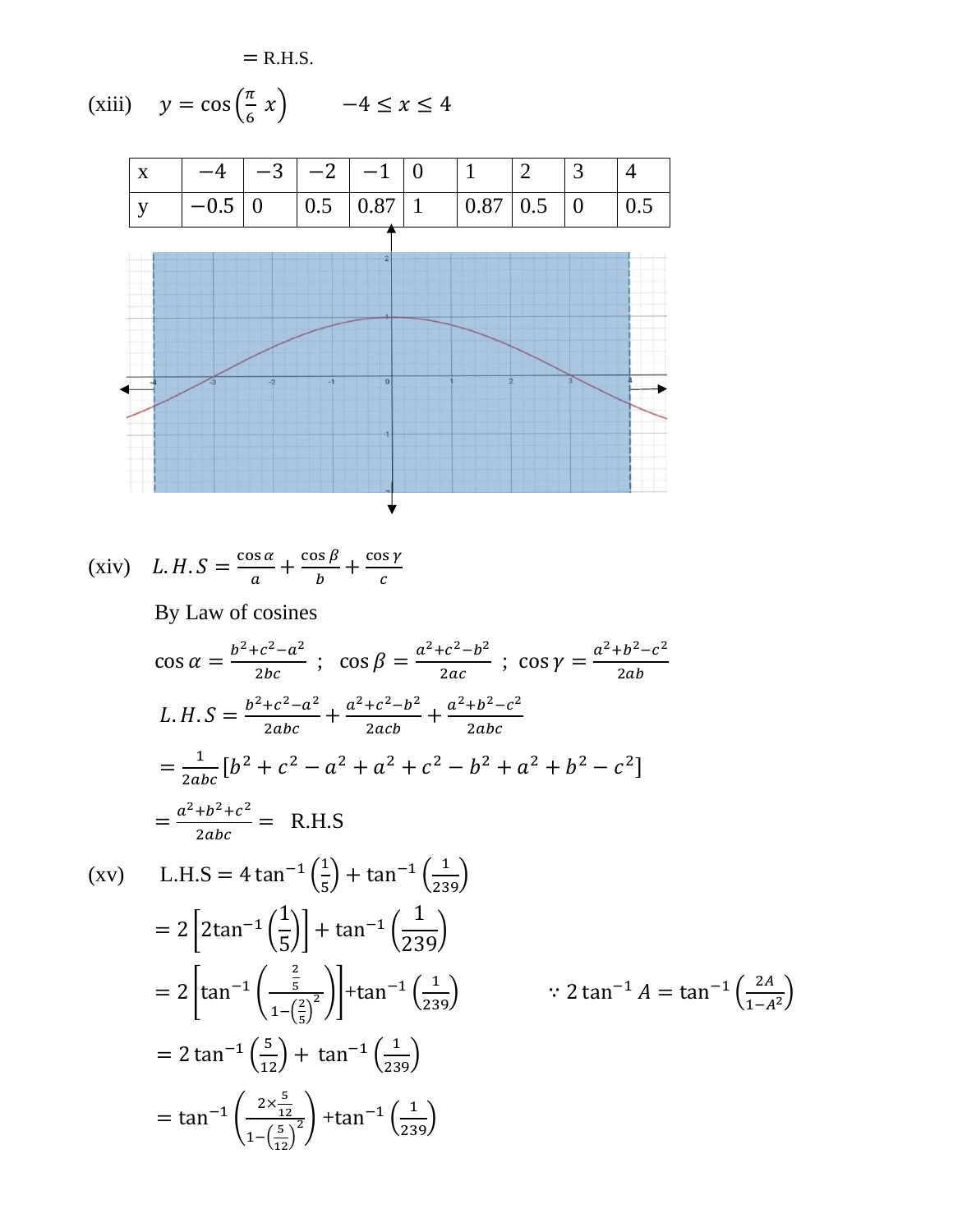$$
= \tan^{-1}\left(\frac{120}{119}\right) + \tan^{-1}\left(\frac{1}{239}\right)
$$
  
\n
$$
= \tan^{-1}\left(\frac{\frac{120}{119} + \frac{1}{239}}{1 - \left(\frac{120}{119} \times \frac{1}{239}\right)}\right) \qquad \therefore \tan^{-1} A + \tan^{-1} B = \tan^{-1}\left(\frac{A+B}{1-AB}\right)
$$
  
\n
$$
= \tan^{-1}\left(\frac{28680 - 119}{28441 + 120}\right) = \tan^{-1}\left(\frac{28561}{28561}\right)
$$
  
\n
$$
= \tan^{-1}(1)
$$
  
\n
$$
= \frac{\pi}{4} = R.H.S
$$

 $(xvi)$   $sinx + cosx = 1$ 

Taking square of both sides

 $\sin^2 x + \cos^2 x + 2 \sin x \cos x = 1$  $1+2 sinxcosx = 1$  $2\sin x \cos x = 0$  $\sin 2x = 0$  $2x = n\pi$  or  $x = \frac{n\pi}{2}$  $\frac{u}{2}$  where  $n \in \mathbb{Z}$ Solution set=  $\frac{n\pi}{2}$  $\left\{\frac{m}{2}\right\},\;n\in\mathbb{Z}$ 

## **SECTION-C**

**Q3.** 
$$
x + 7y - z = 10
$$
  
 $4x + 8y + z = 5$   
 $2x - 3y + 2z = -5$ 

$$
\begin{bmatrix}\n1 & 7 & -1 & 10 \\
4 & 8 & 1 & 5 \\
2 & -3 & 2 & -5\n\end{bmatrix}
$$
\n
$$
R \sim \begin{bmatrix}\n1 & 7 & -1 & 10 \\
0 & -20 & 5 & -35 \\
0 & -17 & 4 & -25\n\end{bmatrix}
$$
\n
$$
R \sim \begin{bmatrix}\n1 & 7 & -1 & 10 \\
0 & 1 & -\frac{1}{4} & \frac{7}{4} \\
0 & -17 & 4 & -25\n\end{bmatrix}
$$
\n
$$
R \sim \begin{bmatrix}\n1 & 7 & -1 & 10 \\
0 & 1 & -\frac{1}{4} & \frac{7}{4} \\
0 & -17 & 4 & -25\n\end{bmatrix}
$$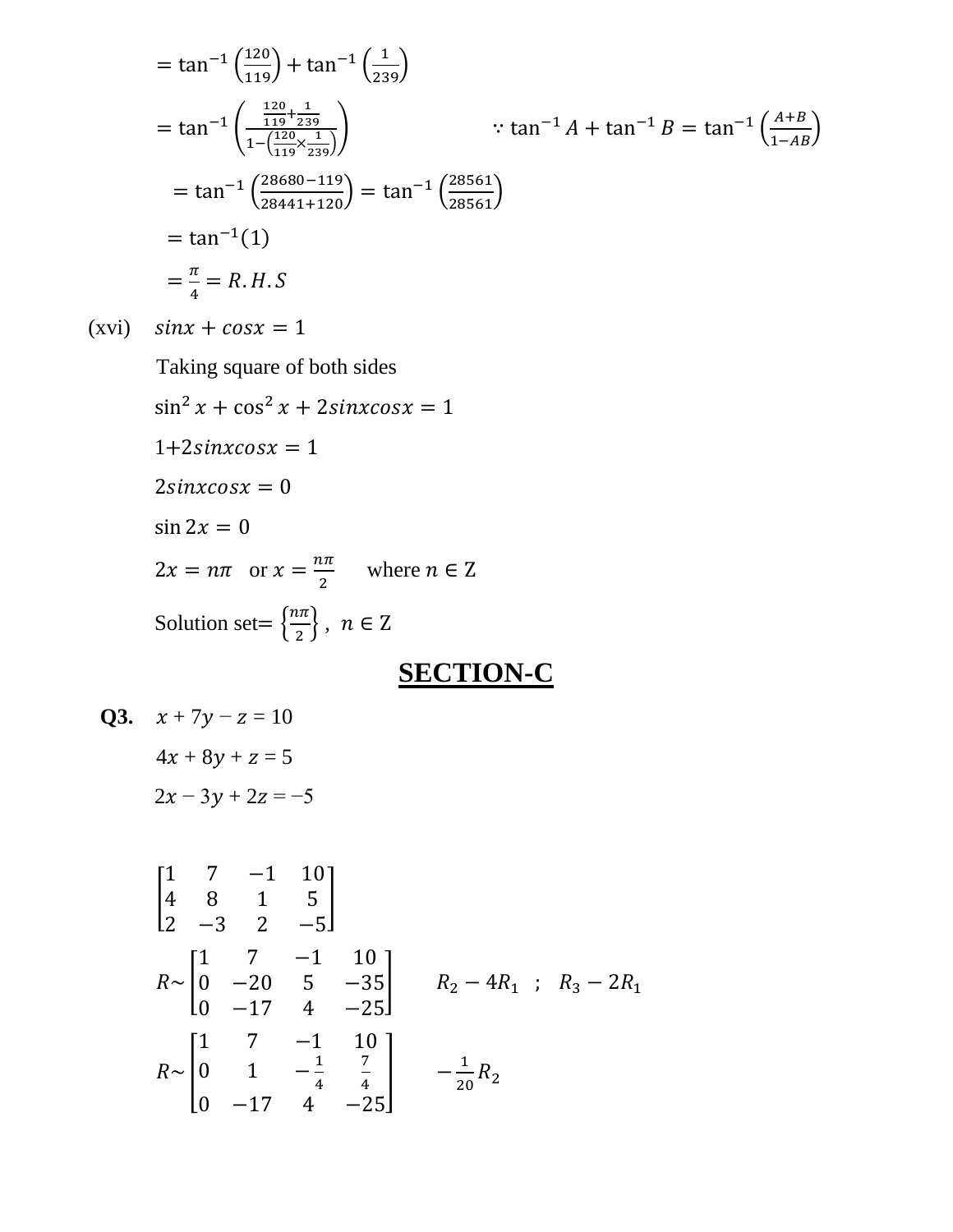$$
R \sim \begin{bmatrix} 1 & 0 & \frac{3}{4} & -\frac{9}{4} \\ 0 & 1 & -\frac{1}{4} & \frac{7}{4} \\ 0 & 0 & -\frac{1}{4} & \frac{19}{4} \end{bmatrix}
$$
  
\n
$$
R \sim \begin{bmatrix} 1 & 0 & \frac{3}{4} & -\frac{9}{4} \\ 0 & 1 & -\frac{1}{4} & \frac{7}{4} \\ 0 & 0 & 1 & -19 \end{bmatrix}
$$
  
\n
$$
R \sim \begin{bmatrix} 1 & 0 & 0 & 12 \\ 0 & 1 & 0 & -3 \\ 0 & 0 & 1 & -19 \end{bmatrix}
$$
  
\n
$$
R \sim \begin{bmatrix} 1 & 0 & 0 & 12 \\ 0 & 1 & 0 & -3 \\ 0 & 0 & 1 & -19 \end{bmatrix}
$$
  
\n
$$
x = 12, y = -3, z = -19
$$
  
\n
$$
x = -3, z = -19
$$

**Q4.**  $ax^2 + bx + c = 0$ ,  $(a \neq 0)$ 

(i) Let 
$$
\alpha
$$
 and  $3\alpha$  be the roots of the equation

Sum of the roots:  $\alpha + 3\alpha = -\frac{b}{a}$  $\alpha$  $4\alpha = -\frac{b}{a}$   $\implies \alpha = -\frac{b}{4a}$  $4a$ Product of the roots:  $(\alpha)(3\alpha) = \frac{c}{a}$  $\alpha$  $3\alpha^2 = \frac{c}{a}$  $\alpha$  $3\left(-\frac{b}{4}\right)$  $\frac{b}{4a}\bigg)^2 = \frac{c}{a}$  $\frac{c}{a}$   $\therefore a = -\frac{b}{4a}$  $4a$  $\Rightarrow$  3b<sup>2</sup> = 16ca

(ii) Let  $\alpha$  and  $\alpha^2$  be the roots of the equation

Product of the roots:  $(\alpha)(\alpha^2) = \frac{c}{\alpha}$  $\alpha$ 

$$
\alpha^3 = \frac{c}{a} \qquad \Rightarrow \quad \alpha = \left(\frac{c}{a}\right)^{\frac{1}{3}}
$$

Sum of the roots:  $\alpha + \alpha^2 = -\frac{b}{a}$  $\alpha$ 

$$
\left(\frac{c}{a}\right)^{\frac{1}{3}} + \left(\frac{c}{a}\right)^{\frac{2}{3}} = -\frac{b}{a} \qquad \therefore a = \left(\frac{c}{a}\right)^{\frac{1}{3}}
$$

(iii) Let  $\alpha$  and  $-\alpha$  be the roots of the equation, then

Product of the roots:  $(\alpha)(-\alpha) = \frac{c}{a}$  $\alpha$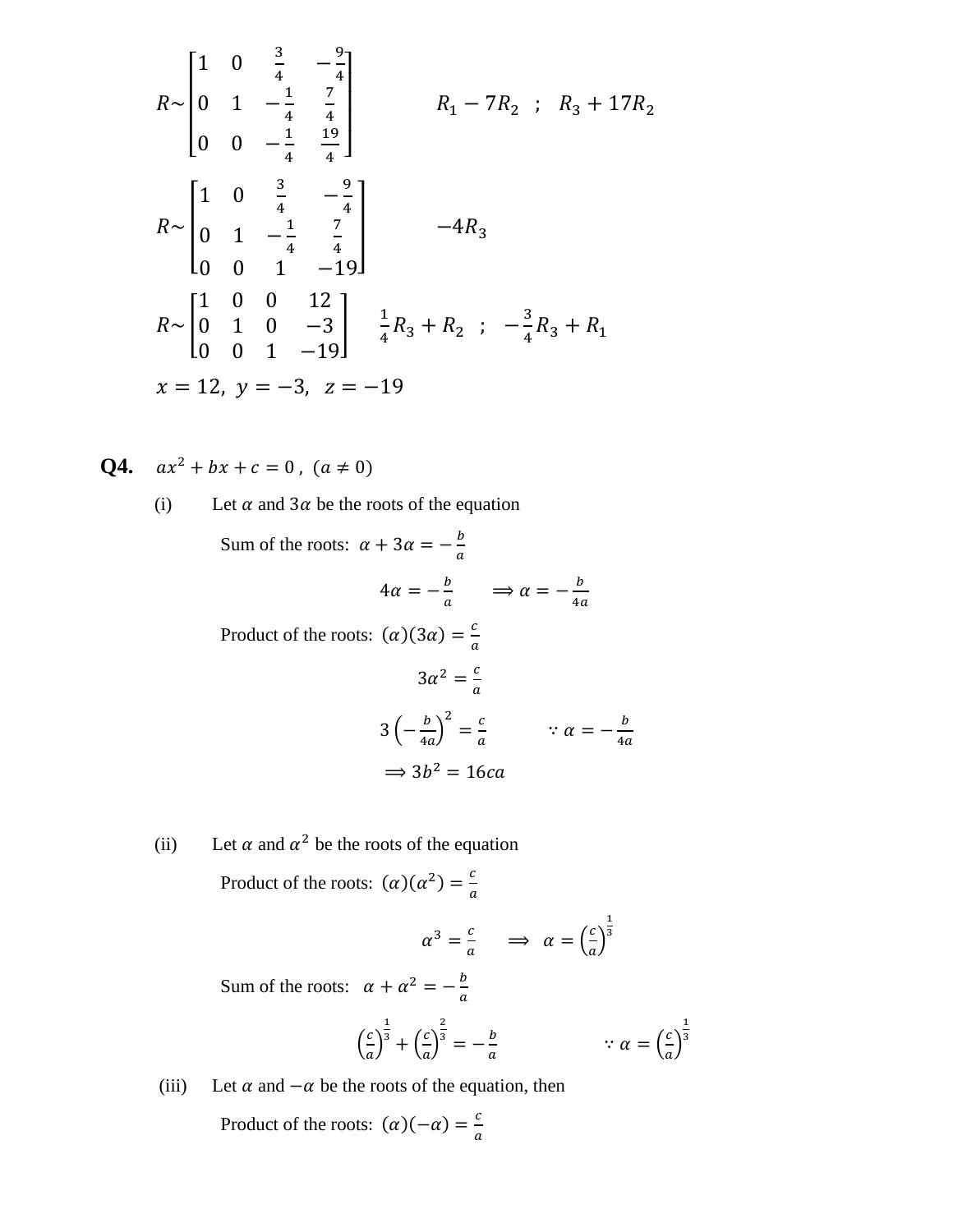$$
\alpha^2 = -\frac{c}{a}
$$
  
Sum of the roots:  $\alpha + (-\alpha) = -\frac{b}{a}$   

$$
0 = -\frac{b}{a}
$$
  

$$
b = 0
$$

(iv) Let 
$$
\alpha
$$
 and  $\frac{1}{\alpha}$  be the roots of the equation.  
\nSum of the roots:  $\alpha + \frac{1}{\alpha} = -\frac{b}{a}$   
\nProduct of the roots:  $(\alpha) \left(\frac{1}{\alpha}\right) = \frac{c}{a}$   
\n $1 = \frac{c}{a}$   
\n $c = a$ 

**Q5.** Let  $x = \left(2^{\frac{1}{4}}\right)\left(4^{\frac{1}{8}}\right)\left(8^{\frac{1}{16}}\right)\left(16^{\frac{1}{32}}\right)...\infty$ 

Taking log on both sides

$$
\log x = \log 2^{\frac{1}{4}} + \log 4^{\frac{1}{8}} + \log 8^{\frac{1}{16}} + \log 16^{\frac{1}{32}} + \cdots \infty
$$
\n
$$
\log x = \log 2^{\frac{1}{4}} + \log (2^2)^{\frac{1}{8}} + \log (2^3)^{\frac{1}{16}} + \log (2^4)^{\frac{1}{32}} + \cdots \infty
$$
\n
$$
\log x = \frac{1}{4} \log 2 + \frac{2}{8} \log 2 + \frac{3}{16} \log 2 + \frac{4}{32} \log 2 + \cdots \infty
$$
\n
$$
\log x = \left(\frac{1}{4} + \frac{2}{8} + \frac{3}{16} + \frac{4}{32} + \cdots \infty\right) \log 2 \quad \dots \infty
$$
\n
$$
\text{Let } S = \frac{1}{4} + \frac{2}{8} + \frac{3}{16} + \frac{4}{32} + \cdots \infty \quad \dots \infty
$$
\n(i) Multiplying by 
$$
\left(\frac{1}{2}\right)
$$
\n
$$
\frac{1}{2}S = \frac{1}{8} + \frac{2}{16} + \frac{3}{32} + \frac{4}{64} + \cdots \infty \quad \dots \infty
$$
\n
$$
\text{eq. (ii) } - \text{eq. (iii)}
$$
\n
$$
\frac{1}{2}S = \frac{1}{4} + \frac{1}{8} + \frac{1}{16} + \frac{1}{32} + \cdots \infty
$$
\n
$$
\frac{1}{2}S = S_{\infty}
$$
\nWhere 
$$
S_{\infty} = \frac{1}{2^2} + \frac{1}{2^3} + \frac{1}{2^4} + \frac{1}{2^5} + \cdots \infty
$$
\nHere 
$$
a_1 = \frac{1}{2^2} \text{ and } r = \frac{1}{2}
$$
\n
$$
\therefore S_{\infty} = \frac{a_1}{1 - r} = \frac{\frac{1}{2^2}}{\frac{1}{2}} = \frac{1}{2}
$$
\nNow 
$$
\frac{1}{2}S = \frac{1}{2}
$$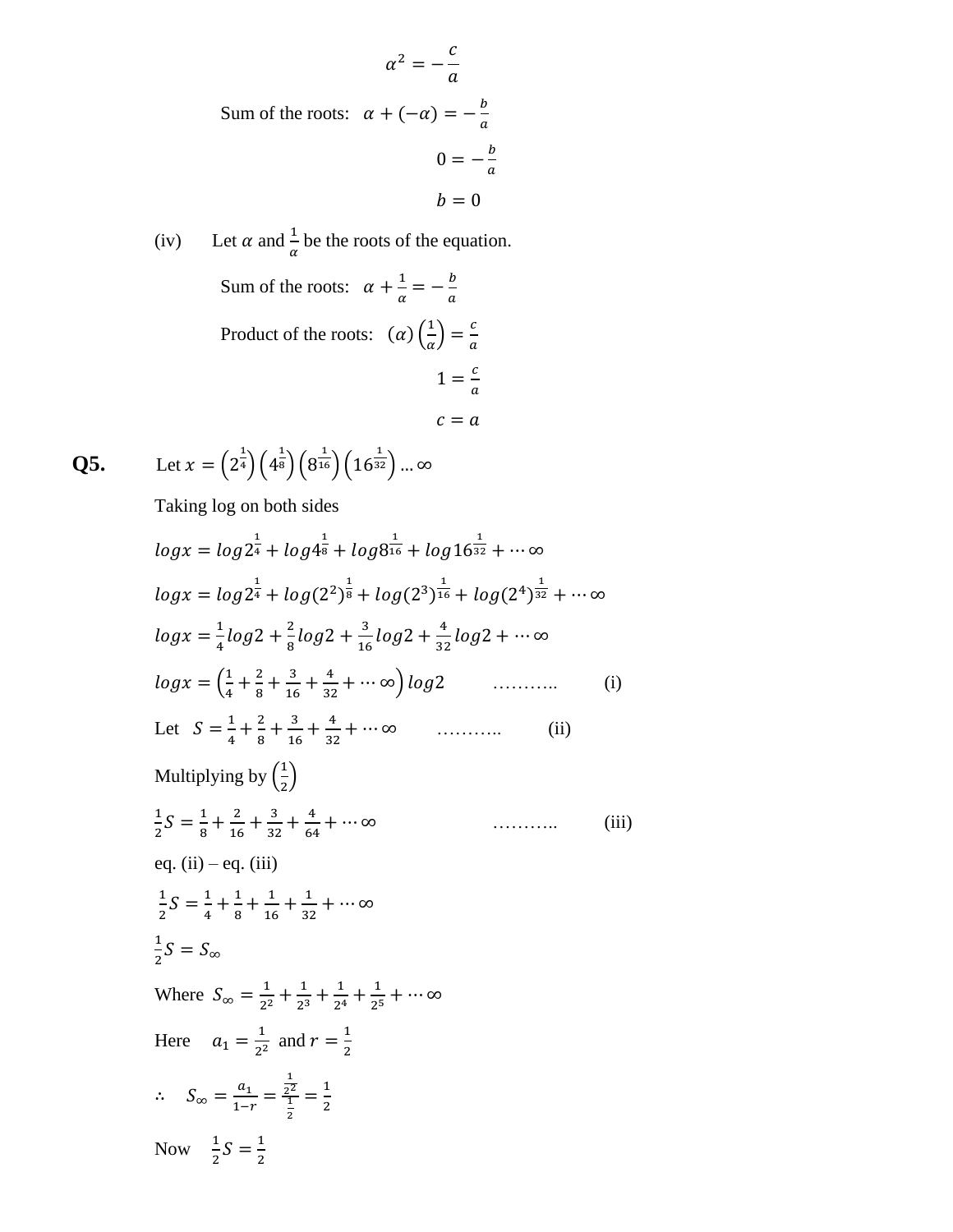$$
S = 1
$$
  
Put it in eq. (i)  

$$
log x = (S) log 2
$$
  

$$
log x = (1) log 2
$$
  

$$
log x = log 2
$$
  

$$
x = 2
$$

**Q6.** 3  $n + 2^{n-1} < 4^n$ 

| Step 1: | Let the given inequality is true for $n = 2$                                    |
|---------|---------------------------------------------------------------------------------|
|         | $3^2 + 2^1 < 4^2$                                                               |
|         | $9 + 2 < 16$                                                                    |
|         | $11 < 16$ (true)                                                                |
| Step 2: | Let the statement be true for $n = k \ge 2$                                     |
| Step 3: | $3^k + 2^{k-1} < 4^k$<br>(i)<br>Multiplying both sides by 4                     |
|         | $4(3^k+2^{k-1}) < 4(4^k)$                                                       |
|         | $4 \cdot 3^k + 4 \cdot 2^{k-1} < 4 \cdot 4^k$                                   |
|         | $(3+1)\cdot 3^k + (2+2)\cdot 2^{k-1} < 4^{k+1}$                                 |
|         | $3 \cdot 3^k + 3^k + 2 \cdot 2^{k-1} + 2 \cdot 2^{k-1} < 4^{k+1}$               |
|         | $3^{k+1}$ + 2 <sup>k</sup> + 3 <sup>k</sup> + 2 <sup>k</sup> < 4 <sup>k+1</sup> |
|         | $3^{\overline{k+1}} + 2^{\overline{k+1}-1} < 4^{\overline{k+1}}$                |
|         | Which is true for $n = k + 1$ .                                                 |
|         | The truth for $n = k$ implies its truth for $n = k + 1$ .                       |
|         | Hence it is true for all positive integral values of n.                         |
|         |                                                                                 |

**Q7.**

(i)  
\n
$$
sin3\theta + sin5\theta + sin7\theta + sin9\theta = 4cos\theta sin6\theta cos2\theta
$$
\nL.H.S. =  $sin3\theta + sin5\theta + sin7\theta + sin9\theta$   
\nUsing  $sinA + sinB = 2 sin(\frac{A+B}{2}) cos(\frac{A-B}{2})$   
\nL.H.S. =  $2 sin(\frac{3\theta + 5\theta}{2}) cos(\frac{3\theta - 5\theta}{2}) + 2 sin(\frac{7\theta + 9\theta}{2}) cos(\frac{7\theta - 9\theta}{2})$   
\nL.H.S. =  $2 sin 4\theta cos \theta + 2 sin 8\theta cos \theta$   
\nL.H.S. =  $2cos\theta(sin4\theta + sin8\theta)$